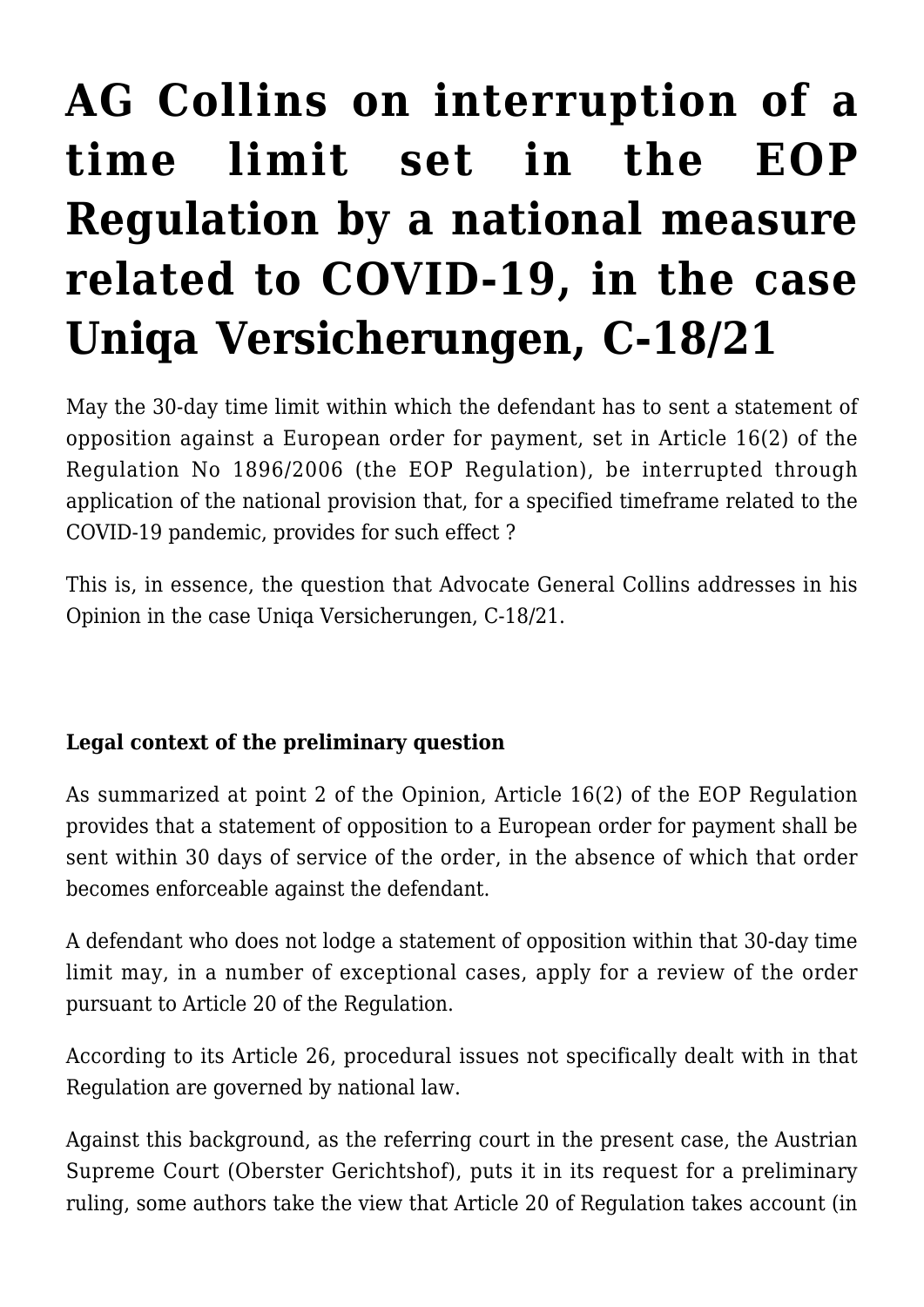the abstract) of situations such as the COVID-19 crisis and, for such situations, has provided for the possibility to have European orders for payment reviewed and, if necessary, declared null and void. According to that view, recourse to national law is therefore not permissible in view of Article 20, which was created precisely to address cases of force majeure.

The opposing view, also reported by the referring court, is based on the interpretation according to which the interruption of the time limit set in Article 16(2) of the EOP Regulation has remained unregulated by EU law, with the result that – pursuant to Article 26 of the Regulation – recourse is to be done to national law.

### **Preliminary question**

## All this prompted the Austrian court to refer a following preliminary question to the Court:

*Are Articles 20 and 26 of the EOP Regulation to be interpreted as meaning that those provisions preclude an interruption of the 30-day period for lodging a statement of opposition to a European order for payment, as provided for in Article 16(2) of that Regulation, by Paragraph 1(1) of the Austrian Law on accompanying measures for COVID-19 in the administration of justice, pursuant to which all procedural periods in proceedings in civil cases for which the event triggering the period occurs after 21 March 2020 or which have not yet expired by that date are to be interrupted until the end of 30 April 2020 and are to begin to run anew from 1 May 2020?*

#### **Assessment of the preliminary question provided for in the Opinion**

In the first place, in his overview of the EOP Regulation, AG Collins convincingly demonstrates that the review procedure under Article 20 of the Regulation does not purport to be a substitute for the opposition procedure under Article 16 (see, for detailed argumentation, points 31 et seq.).

Building upon that demonstration, in the second place, he addresses the legal